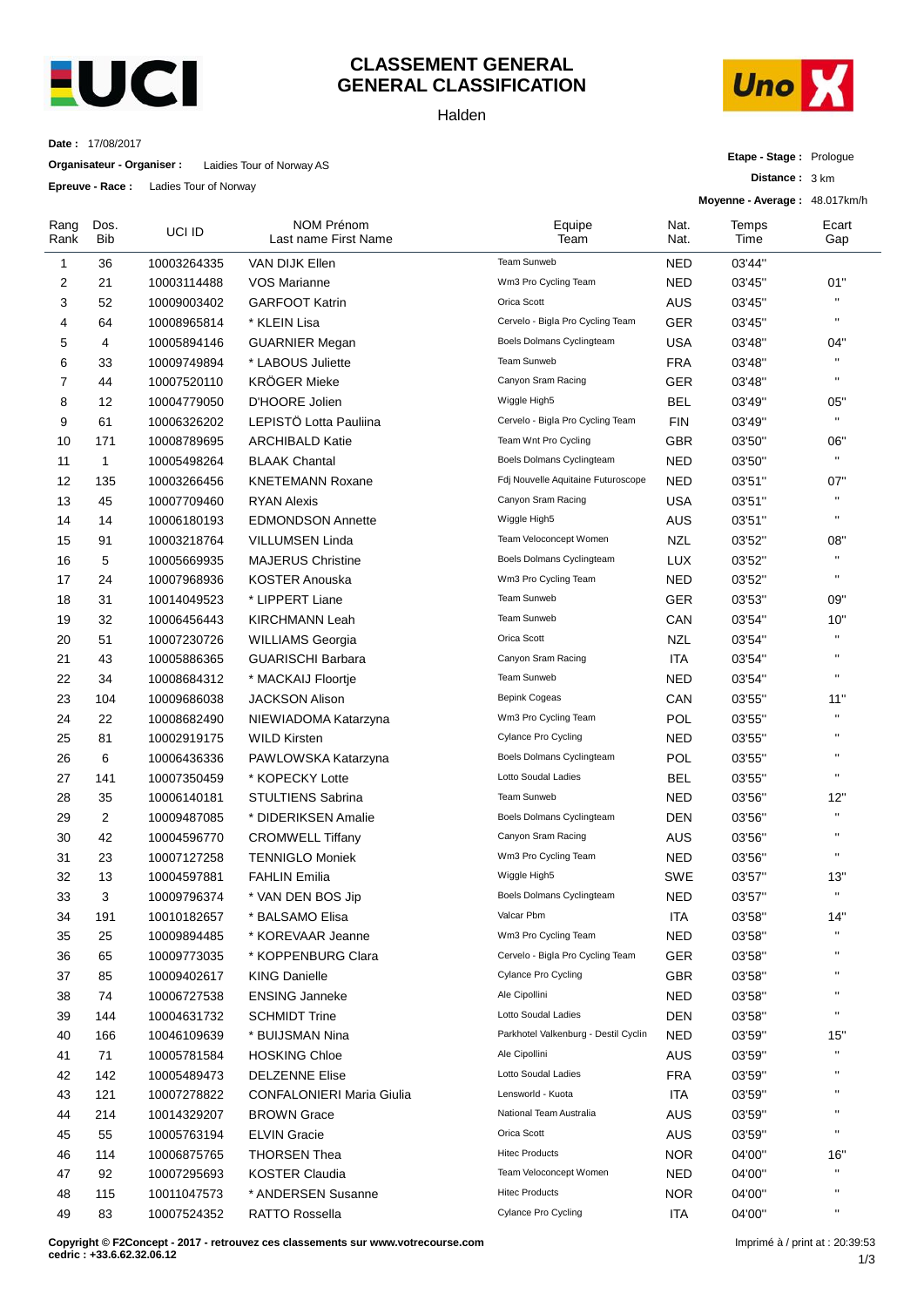| 50  | 174 | 10009084739 | * JONES Hayley                    | Team Wnt Pro Cycling                 | <b>GBR</b> | 04'00" | $\mathbf{H}$       |
|-----|-----|-------------|-----------------------------------|--------------------------------------|------------|--------|--------------------|
| 51  | 102 | 10002526125 | <b>VALSECCHI Silvia</b>           | <b>Bepink Cogeas</b>                 | <b>ITA</b> | 04'01" | 17"                |
| 52  | 202 | 10007401181 | <b>BORGLI Stine</b>               | National Team Norway                 | <b>NOR</b> | 04'01" | H,                 |
| 53  | 192 | 10011143260 | * CAVALLI Marta                   | Valcar Pbm                           | <b>ITA</b> | 04'01" | Ħ                  |
| 54  | 165 | 10008668952 | * DE JONG Demi                    | Parkhotel Valkenburg - Destil Cyclin | <b>NED</b> | 04'01" | $\mathbf{H}$       |
| 55  | 84  | 10008651572 | <b>GUTIERREZ RUIZ Sheyla</b>      | <b>Cylance Pro Cycling</b>           | <b>ESP</b> | 04'01" | $\mathbf{H}$       |
| 56  | 41  | 10010790121 | * RIFFEL Christa                  | Canyon Sram Racing                   | GER        | 04'01" | $\mathbf{H}$       |
| 57  | 194 | 10010753947 | * PERSICO Silvia                  | Valcar Pbm                           | ITA        | 04'01" |                    |
| 58  | 94  | 10009637134 | * MATHIESEN Pernille              | Team Veloconcept Women               | <b>DEN</b> | 04'01" | H,                 |
| 59  | 201 | 10015262427 | MOE Ingrid                        | National Team Norway                 | <b>NOR</b> | 04'01" | $\mathbf{H}$       |
|     |     |             |                                   | Orica Scott                          |            |        | $\mathbf{H}$       |
| 60  | 54  | 10009115253 | * MANLY Alexandra                 |                                      | <b>AUS</b> | 04'01" |                    |
| 61  | 133 | 10006578907 | <b>FOURNIER Roxane</b>            | Fdj Nouvelle Aquitaine Futuroscope   | <b>FRA</b> | 04'02" | 18"                |
| 62  | 216 | 10014223618 | <b>LOBIGS Louisa</b>              | National Team Australia              | <b>AUS</b> | 04'03" | 19"                |
| 63  | 212 | 10014838556 | <b>KENNEDY Lucy</b>               | National Team Australia              | AUS        | 04'03" | H,                 |
| 64  | 53  | 10007342476 | <b>NEYLAN Rachel</b>              | Orica Scott                          | AUS        | 04'03" | $\mathbf{H}$       |
| 65  | 111 | 10006875866 | <b>MOBERG Emilie</b>              | <b>Hitec Products</b>                | <b>NOR</b> | 04'04" | 20"                |
| 66  | 113 | 10007520009 | <b>BJØRNSRUD Miriam</b>           | <b>Hitec Products</b>                | <b>NOR</b> | 04'04" | $\bar{\mathbf{u}}$ |
| 67  | 213 | 10009991586 | MALSEED Shannon                   | National Team Australia              | <b>AUS</b> | 04'04" | $\mathbf{H}$       |
| 68  | 215 | 10014260701 | * PRATT Jessica                   | National Team Australia              | <b>AUS</b> | 04'04" | $\mathbf{H}$       |
| 69  | 66  | 10007510511 | PERCHTOLD Christina               | Cervelo - Bigla Pro Cycling Team     | <b>AUT</b> | 04'05" | 21"                |
| 70  | 63  | 10009988556 | * PIKULIK Daria                   | Cervelo - Bigla Pro Cycling Team     | <b>POL</b> | 04'05" | $\mathbf{H}$       |
| 71  | 182 | 10009135158 | * DRUYTS Demmy                    | Sport Vlaanderen - Guill D'or        | <b>BEL</b> | 04'05" | $\mathbf{u}$       |
| 72  | 181 | 10004779353 | <b>DRUYTS Kelly</b>               | Sport Vlaanderen - Guill D'or        | <b>BEL</b> | 04'05" | $\mathbf{H}$       |
| 73  | 73  | 10004603137 | <b>KASPER Romy</b>                | Ale Cipollini                        | GER        | 04'05" | $\mathbf{H}$       |
| 74  | 75  |             |                                   | Ale Cipollini                        | ITA        | 04'05" | H,                 |
|     |     | 10007524453 | PALADIN Soraya                    |                                      |            |        | $\mathbf{H}$       |
| 75  | 101 | 10001441139 | ZABELINSKAYA Olga                 | Bepink Cogeas                        | <b>RUS</b> | 04'05" | H,                 |
| 76  | 96  | 10005436529 | <b>MUSTONEN LICHAN Sara</b>       | Team Veloconcept Women               | <b>SWE</b> | 04'05" | H,                 |
| 77  | 203 | 10013943833 | <b>SOLVANG Julie</b>              | National Team Norway                 | <b>NOR</b> | 04'05" |                    |
| 78  | 62  | 10004766017 | <b>HANSELMANN Nicole</b>          | Cervelo - Bigla Pro Cycling Team     | SUI        | 04'05" | H,                 |
| 79  | 134 | 10007126551 | GILLOW Shara                      | Fdj Nouvelle Aquitaine Futuroscope   | AUS        | 04'05" | $\mathbf{H}$       |
| 80  | 173 | 10009326128 | SIMMONDS Hayley                   | Team Wnt Pro Cycling                 | <b>GBR</b> | 04'05" | H,                 |
| 81  | 163 | 10010638557 | <b>BUURMAN Eva</b>                | Parkhotel Valkenburg - Destil Cyclin | <b>NED</b> | 04'05" | $\mathbf{H}$       |
| 82  | 124 | 10006824740 | RIABCHENKO Tetiana                | Lensworld - Kuota                    | <b>UKR</b> | 04'06" | 22"                |
| 83  | 164 | 10007969037 | ROOIJAKKERS Paulien               | Parkhotel Valkenburg - Destil Cyclin | <b>NED</b> | 04'06" | $\mathbf{H}$       |
| 84  | 123 | 10002741545 | <b>GUDERZO Tatiana</b>            | Lensworld - Kuota                    | <b>ITA</b> | 04'06" | $\mathbf{H}$       |
| 85  | 152 | 10010199330 | * HOLDEN Elizabeth                | Drops                                | GBR        | 04'06" |                    |
| 86  | 185 | 10008698860 | * VAN DEN STEEN Kelly             | Sport Vlaanderen - Guill D'or        | <b>BEL</b> | 04'06" |                    |
| 87  | 11  | 10002525317 | <b>BRONZINI Giorgia</b>           | Wiggle High5                         | <b>ITA</b> | 04'06" | $\mathbf{H}$       |
| 88  | 204 | 10013943631 | <b>GULLIKSEN Line Marie</b>       | National Team Norway                 | <b>NOR</b> | 04'07" | 23"                |
| 89  | 93  |             | <b>MALLING SIGGAARD Christina</b> | Team Veloconcept Women               | DEN        | 04'07" | H,                 |
|     |     | 10050049152 |                                   |                                      |            |        | $\mathbf{H}$       |
| 90  | 116 | 10010171543 | * GÅSKJENN Ingvild                | <b>Hitec Products</b>                | <b>NOR</b> | 04'07" | $\mathbf{H}$       |
| 91  | 26  | 10008990163 | * KASTELIJN Yara                  | Wm3 Pro Cycling Team                 | <b>NED</b> | 04'07" |                    |
| 92  | 143 | 10007860014 | <b>DOM Annelies</b>               | Lotto Soudal Ladies                  | <b>BEL</b> | 04'07" | $\mathbf{H}$       |
| 93  | 105 | 10008689362 | * PATTARO Francesca               | Bepink Cogeas                        | <b>ITA</b> | 04'07" | $\mathbf{H}$       |
| 94  | 155 | 10008077959 | <b>MASSEY Laura</b>               | Drops                                | <b>GBR</b> | 04'07" | $\mathbf{H}$       |
| 95  | 15  | 10003294041 | LICHTENBERG Claudia               | Wiggle High5                         | GER        | 04'07" | $\mathbf{H}$       |
| 96  | 206 | 10006007011 | <b>RUUD Kirsti</b>                | National Team Norway                 | <b>NOR</b> | 04'07" | $\mathbf{H}$       |
| 97  | 183 | 10007359149 | <b>DRUYTS Jessy</b>               | Sport Vlaanderen - Guill D'or        | <b>BEL</b> | 04'07" | $\mathbf{H}$       |
| 98  | 153 | 10010960071 | * VAN TWISK Abigail               | Drops                                | <b>GBR</b> | 04'07" | $\mathbf{H}$       |
| 99  | 175 | 10006241326 | <b>ROE Eileen</b>                 | Team Wnt Pro Cycling                 | <b>GBR</b> | 04'07" | $\mathbf{H}$       |
| 100 | 72  | 10003220582 | <b>TUSLAITE Daiva</b>             | Ale Cipollini                        | LTU        | 04'08" | 24"                |
| 101 | 145 | 10009371392 | <b>BECKERS</b> Isabelle           | Lotto Soudal Ladies                  | <b>BEL</b> | 04'08" | $\mathbf{H}$       |
| 102 | 172 | 10011088595 | * BADEGRUBER Anna                 | Team Wnt Pro Cycling                 | AUT        | 04'08" | $\mathbf{H}$       |
| 103 | 103 |             | SANGUINETI Ilaria                 | <b>Bepink Cogeas</b>                 | ITA        | 04'08" | $\mathbf{H}$       |
|     |     | 10008635610 |                                   | <b>Bepink Cogeas</b>                 |            |        |                    |
| 104 | 106 | 10010660684 | * RAGUSA Katia                    |                                      | <b>ITA</b> | 04'09" | 25"<br>H,          |
| 105 | 112 | 10007874057 | <b>HEINE Vita</b>                 | <b>Hitec Products</b>                | <b>NOR</b> | 04'09" | $\mathbf{H}$       |
| 106 | 156 | 10009968045 | * SHAW Lucy                       | Drops                                | <b>GBR</b> | 04'09" |                    |
| 107 | 184 | 10008669457 | <b>DEMEY Valerie</b>              | Sport Vlaanderen - Guill D'or        | <b>BEL</b> | 04'09" | $\mathbf{H}$       |
| 108 | 146 | 10016491596 | VAN DE VELDE Julie                | Lotto Soudal Ladies                  | <b>BEL</b> | 04'09" |                    |
| 109 | 154 | 10007749674 | PAYTON Hannah                     | Drops                                | <b>GBR</b> | 04'10" | 26"                |